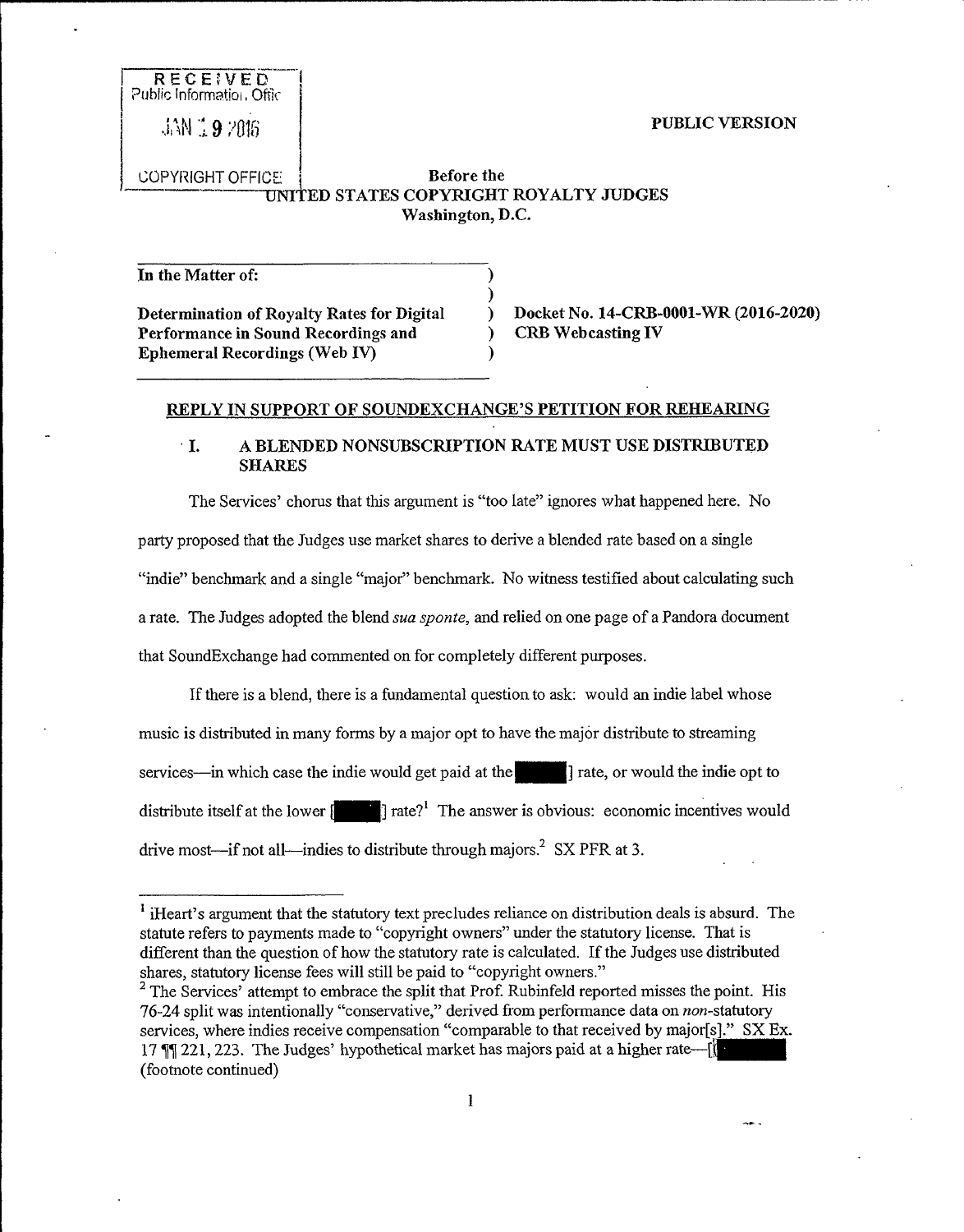The Services argue there is no evidence that indies would refrain from direct licensing with a statutory service. But Darius Van Arman testified that "a substantial portion of independently-owned sound recordings *are* digitally distributed by one of the three majors."<sup>3</sup> See SX Ex. 20 at 6-7 (emphasis added). He confirmed that "generally it is the terms of the major's license with a digital music service that govern the rates and terms for distribution of those sound recordings." Id. Only in "exceptional circumstances" do indies use "a major record company primarily for physical distribution [but] retain[] digital distribution rights."  $Id<sup>4</sup>$ 

The Services also fail to undermine the record evidence showing that, at a minimum, an 85%-15% split isjustified. They disingenuously suggest that the 85-15 distributed share numbers are "stale."<sup>5</sup> But given that the Judges' decision to use different benchmarks for indies

the indie rate. As Prof. Rubinfeld observed, indies would presumably opt for their own deals only when they "expect to obtain a more preferred agreement." Id.  $\parallel$  222. The evidence proves this. The Pandora-Merlin agreement pertains to  $\parallel$  set of all Pandora proves this. The Pandora-Merlin agreement pertains to [ performances, meaning owners of of indie plays on Pandora chose higher rates. SX RPFOF ¶ 753.

<sup>&</sup>lt;sup>3</sup> The Services assert that Mr. Van Arman once testified before Congress that "owned" shares were the proper measure of market shares. This claim takes Mr. Van Arman's testimony out of context. His testimony concerned the proper way to describe the size of the major and indie communities, not the issue confronted by the Judges—i.e., how to calculate a blended statutory rate based on how majors and indies get paid. Nor did he dispute that 85% of the market is paid at per-play rates negotiated by the majors.

<sup>&</sup>lt;sup>4</sup> Pandora and iHeart offer isolated examples of indies that have licensed their digital distribution rights without a major. iHeart Opp. at 2; Pandora Opp. at 4. These examples are not illustrative of indie licensing generally, or even of those labels specifically. Instead, the examples emerge in the context of agreements for services otherwise licensing pursuant to the statute, in which the services did not have direct deals with each (or, in the case of Pandora, any) of the majors. Accordingly, the majors' role as distributors was never even implicated for Big Machine, Concord, and Secretly Group (with respect to iHeart, Secretly Group opted for statutory rates).  $<sup>5</sup>$  The current distributed split far exceeds 65-35 and obviously would be greater in the</sup> hypothetical market. NAB itself elicited evidence that the current split is 85-15: "Q: So ifyou add your 38 percent and use 27 percent for Sony, that's 65 percent ofthe U.S. recorded music market, right?... And then Warner is about another 20 percent, right?... So just doing the math, it's fair to say that you guys getting together for your weekly licensing committee meetings control 85 percent of the U.S. recorded music market, right?" A: That's right. Those (footnote continued)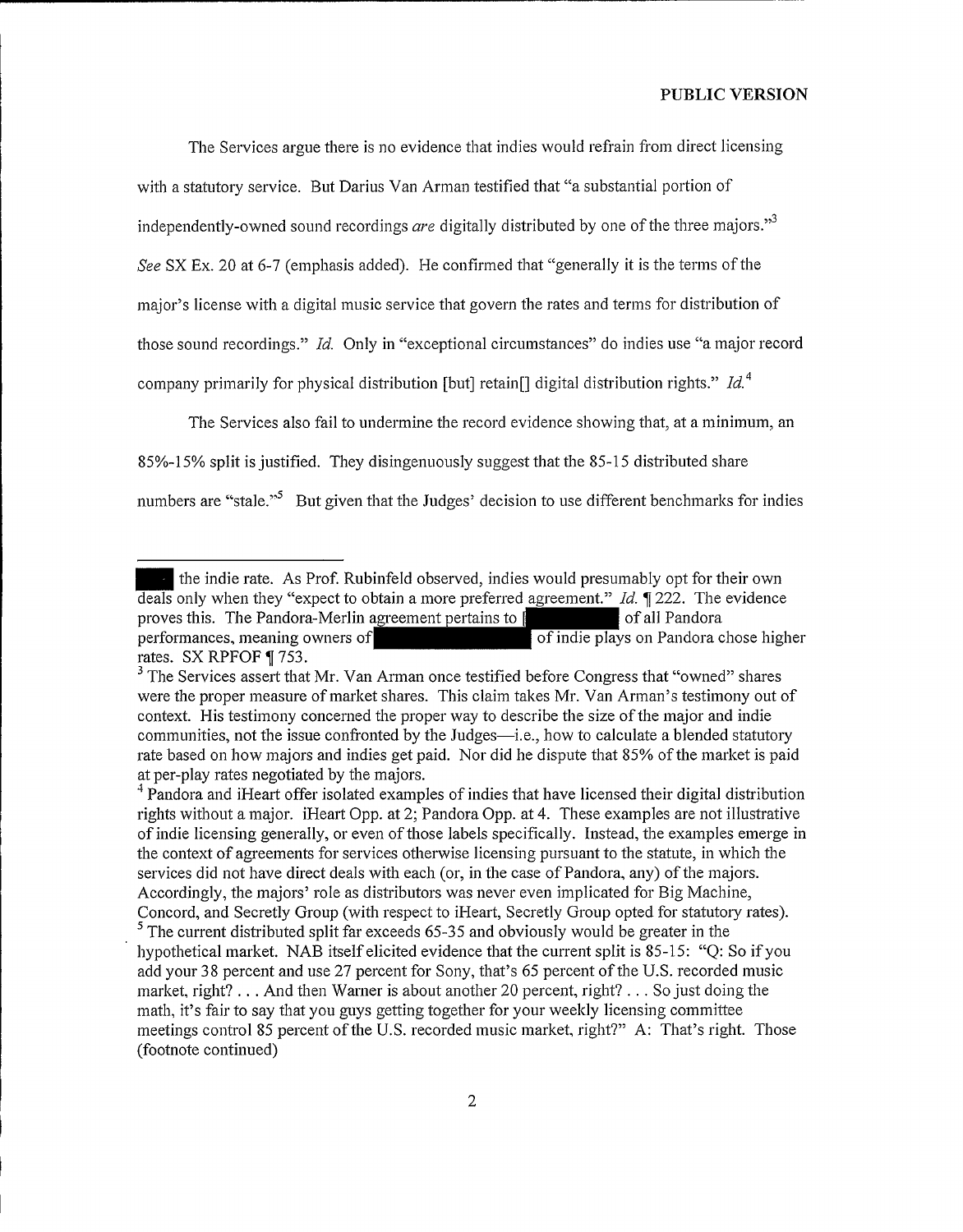and majors and to blend them was not proposed by any participant, the Judges also may consider additional "new evidence" on this point. Recent statistics from Billboard confirm that majors continue to *distribute* more than 85% of recorded music.<sup>7</sup>

### II. THE CPI ADJUSTMENT FAILS THE WBWS STANDARD

The Services all argue that because evidence is absent whether rates will increase or decrease, the Judges acted reasonably in adopting an annual adjustment based only on CPI. But the Pandora-Merlin and iHeart-Warner benchmarks that the Judges relied upon include escalations **Example 2.1 See SX PFR 4.** The Services argue that the Judges could take the rates but ignore the escalations because it is not "all-or-nothing"—but this merely endorses cherry-picking of specific terms. Further, this does not square with the Judges' reasoning for discounting other value from the agreements (which SoundExchange also<br>disagrees with). The escalations are not other items "bundled" with the § 114 rights and there is no issue about how to value them, since the value is plainly stated.

Pandora's argument that prior deals are not evidence of what parties would agree to for 2016-2020 proves too much. The entire benchmarking exercise requires predicting future rates based on prior WBWS agreements. Having chosen to rely on Pandora-Merlin and iHeart-Warner as benchmarks, the Judges should have taken the escalations and applied them to the most recent rates. To do otherwise essentially imposes a mandatory automatic 5-year renewal term at static rates when no agreement in the record supports this.

NAB and iHeart disingenuously assert that the rates in these agreements will stagnate or

companies." 4/30/2015 Hr'g Tr. 1095:6-21 (Harrison).

 $6$  See Order Denying Motions for Rehearing, SDARS II, (Jan. 30, 2013).

 $<sup>7</sup>$  See Ed Christman, U.S. Recording Industry 2015: Streams Double, Adele Dominates, available</sup> at htto://www.billboard.corn/articles/business/6835216/us-recording-industrv-2015-streamsdouble-adele-dominates-nielsen-music (Jan. 5, 2016) (in 2015, "[i]ndependent labels were  $12.6$ [%] of the market").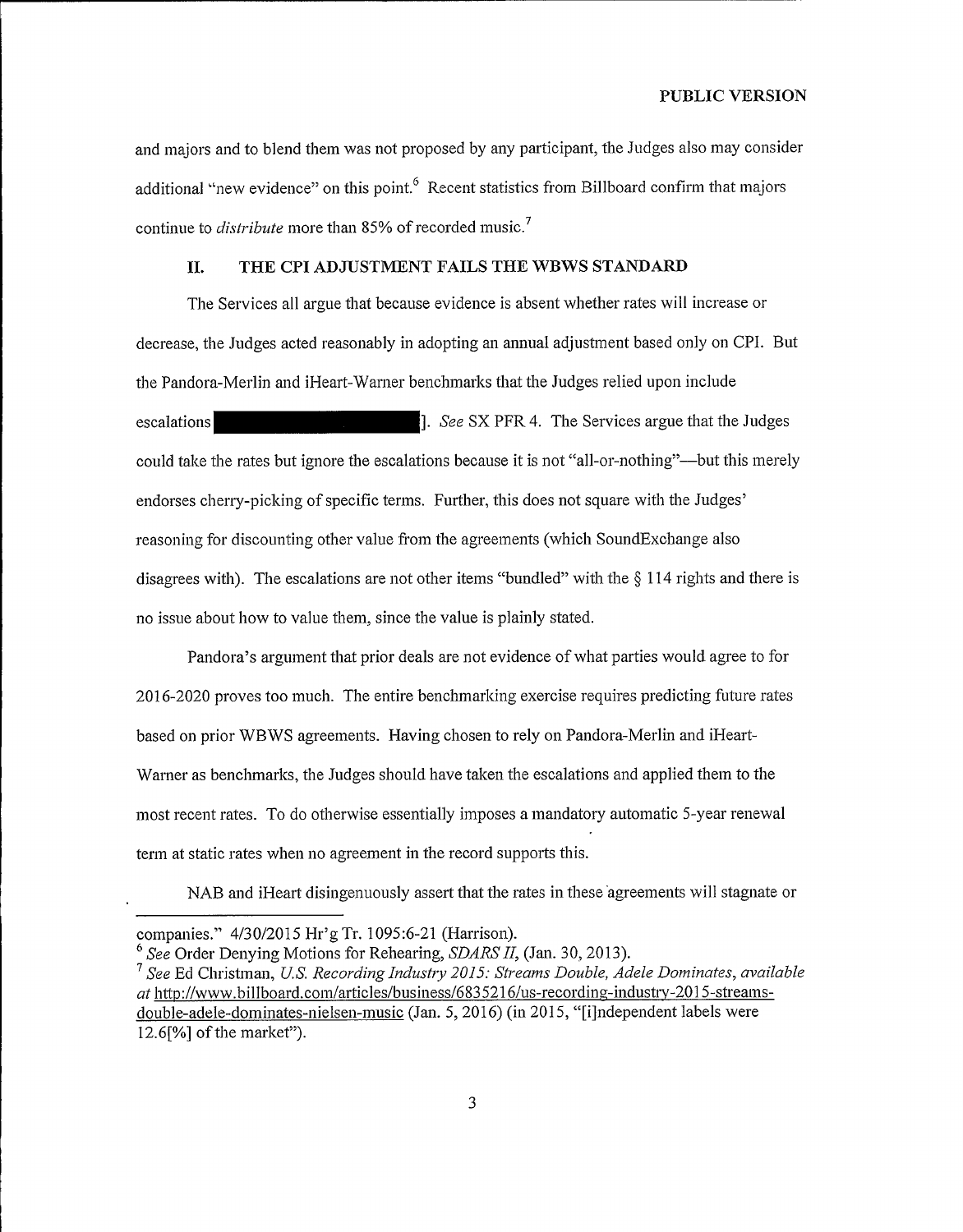# PUBLIC VERSION

|                                                                                                                                                                                                                                      | possibly decrease after 2015, but both agreements include a [                                                                                                                                                                                         |                                                                                                                                                                                                                                                                                          |  |
|--------------------------------------------------------------------------------------------------------------------------------------------------------------------------------------------------------------------------------------|-------------------------------------------------------------------------------------------------------------------------------------------------------------------------------------------------------------------------------------------------------|------------------------------------------------------------------------------------------------------------------------------------------------------------------------------------------------------------------------------------------------------------------------------------------|--|
| <u>the contract of the contract of the contract of the contract of the contract of the contract of the contract of the contract of the contract of the contract of the contract of the contract of the contract of the contract </u> |                                                                                                                                                                                                                                                       |                                                                                                                                                                                                                                                                                          |  |
|                                                                                                                                                                                                                                      | $\mathcal{A}^{\mathcal{A}}$ and the set of the set of the set of $\mathcal{B}^{\mathcal{A}}$ . The set of the set of the set of the set of the set of the set of the set of the set of the set of the set of the set of the set of the set of the set | PAN Ex. 5014 at $\S$ 3(b). iHeart-                                                                                                                                                                                                                                                       |  |
| Warner                                                                                                                                                                                                                               |                                                                                                                                                                                                                                                       | しょうかん あいかい こうきょうしょう こうしょうしょうしょう                                                                                                                                                                                                                                                          |  |
|                                                                                                                                                                                                                                      |                                                                                                                                                                                                                                                       | $\Box$ the contribution of $\Box$ $\partial \Lambda$ . The contribution of $\Box$ is $\Box$ is $\Box$ is $\Box$ is $\Box$ . $\Box$ is $\Box$ is $\Box$ is $\Box$ is $\Box$ is $\Box$ is $\Box$ is $\Box$ is $\Box$ is $\Box$ is $\Box$ is $\Box$ is $\Box$ is $\Box$ is $\Box$ is $\Box$ |  |

# III. THE JUDGES COMMITTED LEGAL ERROR IN DISMISSING THE EFFECT OF THE STATUTORY LICENSE SHADOW

The Judges' failure to account for the effect of the shadow does not comport with the legal standard set forth in the statute or as applied in prior decisions.<sup>8</sup> See Web II, 72 Fed. Reg. 24084, 24087 (May 1, 2007). The Services (whose experts admitted that Pandora-Merlin and iHeart-Warner were negotiated under the direct constraints of the statutory license, see SX PFR at 6-7), now argue that because the rates therein are "below" pureplay and statutory rates, respectively, there is no shadow concern. But the Judges explained that "the statutory rate  $effectively sets a ceiling$  on rates for statutory services"—that is a starting point, and that Merlin and Warner "voluntarily agreed to rates below the applicable statutory rates" in "exchange for the steering of more plays" and "for more total revenue." Web IV at 34, 84, 126 (emphases added). These agreements necessarily were "negotiated under the constraints of a compulsory license," and cannot "truly reflect 'fair market value."" Web II at 24087 (emphases added).

<sup>&</sup>lt;sup>8</sup> SoundExchange argued in its findings that (1) Pandora-Merlin and iHeart-Warner were materially affected by the "shadow," and thus were improper benchmarks; and (2) that the absence of any agreements *above* the statutory rate further renders these remaining agreements unrepresentative. See, e.g., SX PFOF  $\P$  149, 154-60, SX RPFOF  $\P$  319, 689, 830.

 $\degree$  Pandora claims that Prof. Talley testified that if the effective rates in the agreements were below the statutory rate, then the statutory shadow had "no effect" on the agreements. Not so. In the cited testimony, Prof. Talley states that "Pandora has put forward the view" that its deal terms "here are less than the pureplay rate," but another possibility, is that "since there are other accoutrements of the Pandora-Merlin deal, is that it's functionally the equivalent of the per-play rate." 5/27/15 Hr'g Tr. 6115:24-6116:18. It was undisputed that Merlin viewed the effective rate of the agreement as at or above the applicable statutory rate. SX PFOF  $\P$  588, 613-656.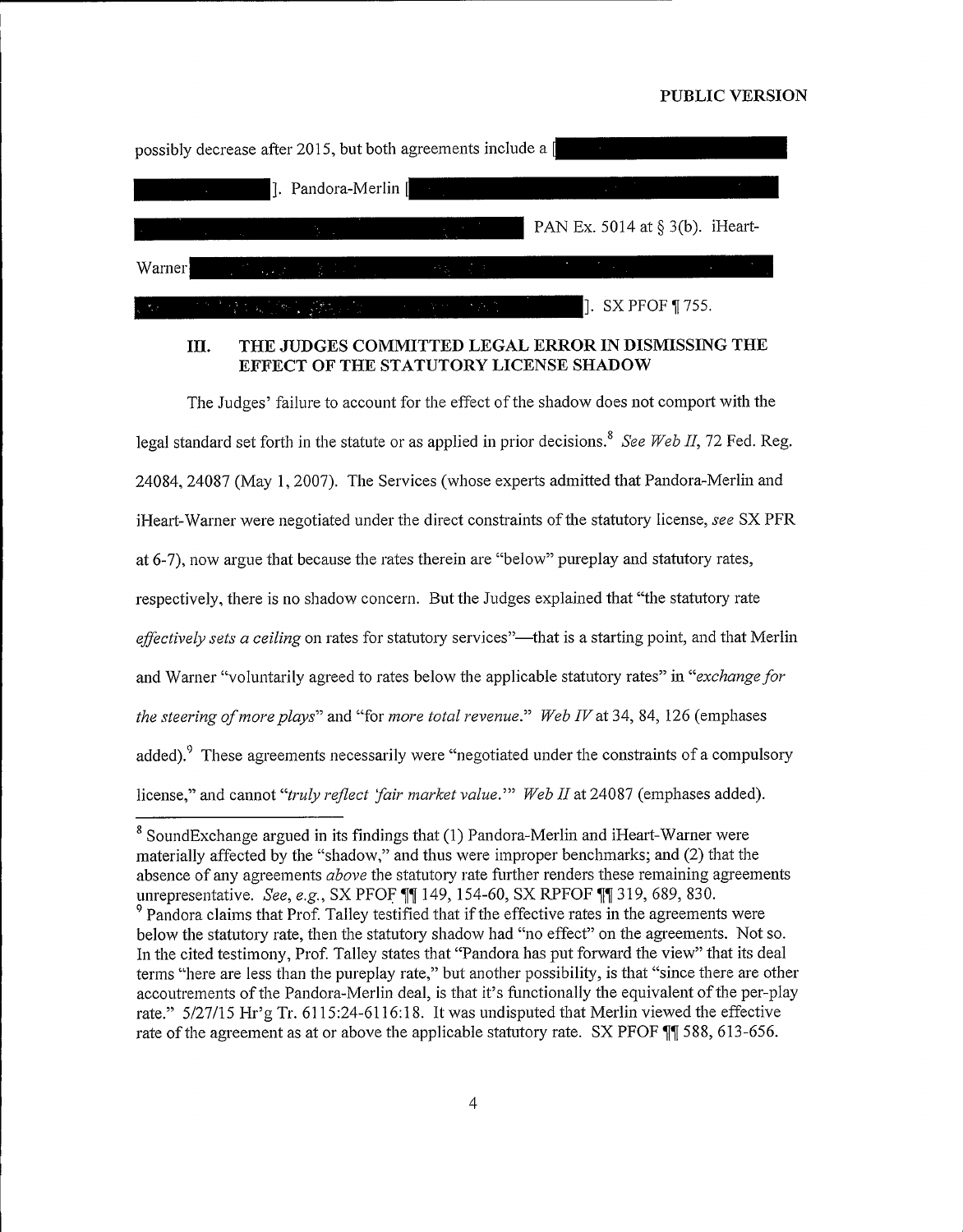PUBLIC VERSION

### IV. ERRORS IN JUDGES' PROPOSED REGULATIONS REQUIRE CORRECTION<sup>10</sup>

NAB had the burden to support its licensed-in-the-jurisdiction proposal "by reference to the record of the proceeding," but failed in this effort. Web III Remand, 79 Fed. Reg. 23102, 23124 (Apr. 25, 2014). NAB now strains to revise history by saying that Prof. Weil supported the requirement with testimony about state accountancy boards and CPA organizations. The existence of such bodies in no way supports requiring that auditors be licensed in the jurisdiction where they perform audits. Prof. Weil offered no critique of the existing qualified auditor definition and did not suggest that jurisdiction-specific licensing is necessary.<sup>11</sup>

The Services try to say that  $\S 380.6(g)$ 's provision of credit with interest for overpayments is materially distinguishable from the other overpayment provisions the Judges rejected. The evidence credited by the Judges regarding the administrative burden and fundamental unfairness to artists of such a provision applies with equal measure to  $any$ overpayments (Web IV at 194), no matter how they are discovered. See SX Ex. 23 at 6; SX PFOF TI 1299-1306 (explaining why overpayments cannot be recovered once distributed).

 $10$  No party opposed four of SoundExchange's requested corrections: (1) clarifying that any annual CPI adjustment must reflect cumulative inflation; (2) striking the word "final" from <sup>g</sup> 380.2(e); (3) revising \$ 380.6(b) to make clear that SoundExchange is not limited to an audit of just one licensee per year; and (4) changing the reference to "Public Broadcasting Entities" to "Covered Entity under Subpart D" in the § 380.6 definition of "Commercial Webcaster." See SX PFR at 8-10. Accordingly, the Judges should correct each of the foregoing regulations. <sup>11</sup> Prof. Weil's references to state boards and organizations were made alongside references to the national AICPA Code of Professional Conduct and in the context of rebutting SoundExchange's proposed modifications to the qualified auditor definition. Further, The CPA principles he cited "allow licensed CPAs to provide services across state lines without being subject to unnecessary burdens that do not protect the public interest." See http://www.aicpa.org/ADVOCACY/STATE/MOBILITY/Pages/default.aspx